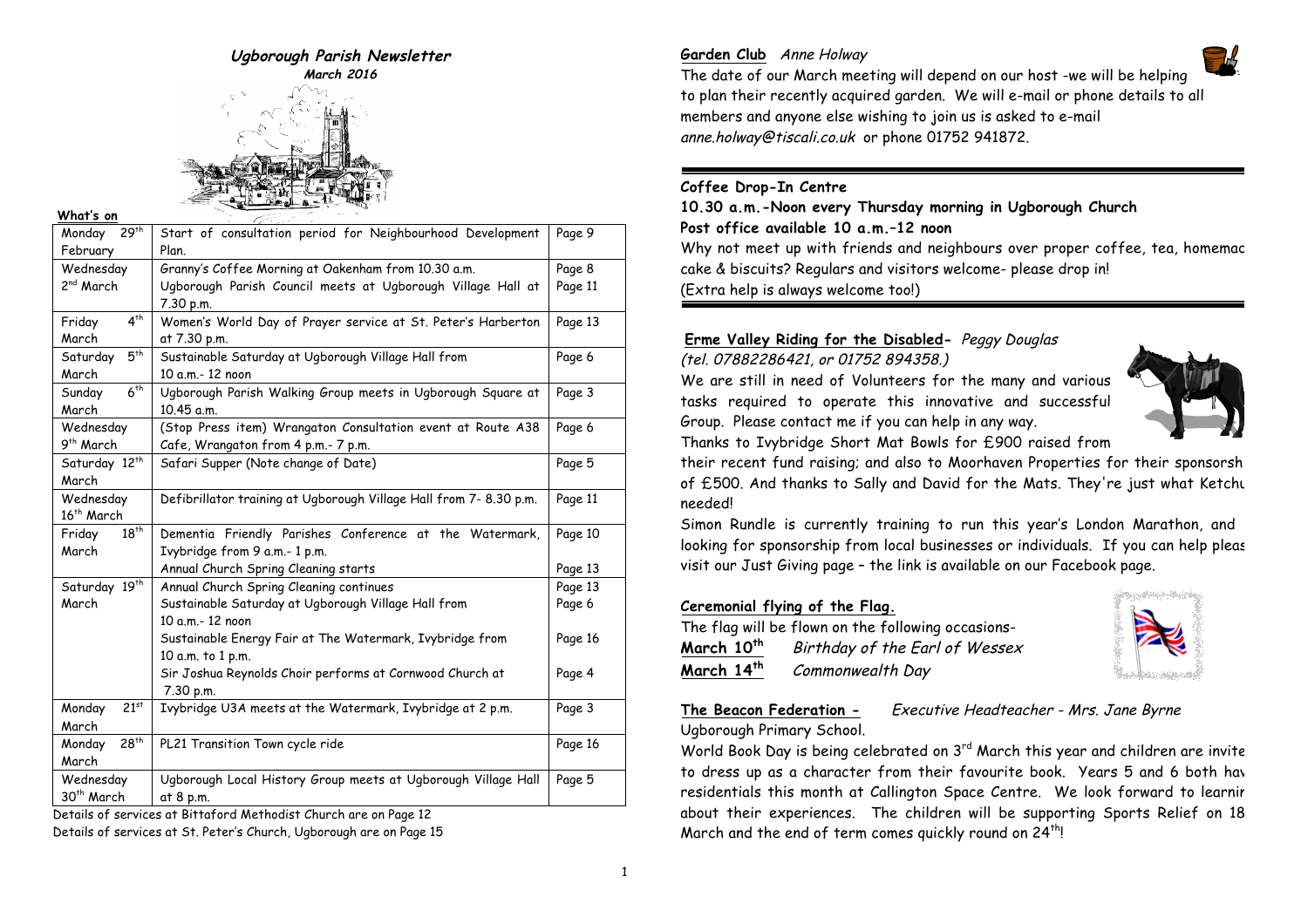## **Ivybridge U3A** - Jean Sherrell

The March General Meeting of the Ivybridge U3A will be held at the Watermark on Monday 21<sup>st</sup> March at 2 p.m. The Speaker will be Jonathan Parsons on "Offshore Islands". Located a few miles off the beautiful Pembrokeshire coast are the stunning sister islands of Skomer and Skokholm. They are known both for their stunning wildlife and interesting human history and have played a big part in ground breaking scientific research. The talk will give a taste of the life, wildlife and human history on these remote islands.

# **Ugborough Parish Walking Group-** David, George, Meryl and Tom.

"Flexibility" is our motto for the walk on Sunday  $6^{th}$  March - so we have got two possible excursions in mind. Both leave the square at 11 a.m. prompt and head up the hill to Toby Cross and then take Footpath 21 to

Torpeek farm. This was listed in the Domesday Book and the numerous "Peeks" mentioned in this area on the map probably go back Old English "Peac" so expect a few hills! It will also be decision point – do we turn right and head off through Torpeek Wood (always a surprise to find this charming spot so close to the bustle of the A38)? And this would give an excellent opportunity to pop into the Horse and Groom before heading back to Ugborough. Or do we, after a democratic decision, go west to Peekmill Bridge, up, through the woods and across the fields to Earlescombe Farm? From there we sweep round the hill to Quarry Farm (apparently worked in the 1840's by a migrant from Caernarfon called Dixon) and then the long gentle plod home up the ridge road pausing to ponder (and recover breath) the possible reaves – Bronze Age boundary walls – in the adjoining fields. Unfortunately our Ugborough examples do not compare with others on Dartmoor – the reave at White Tor can be traced for 10 km.

The motto for the February walk was "who dares wins!" We slotted in between the tail end of Storm Imogen and promised sleet and rain for 3 o'clock. We set off with trepidation for the Parish's eastern frontiers. At Ugborough Garage we decided to go for broke and were rewarded by the field being a lot drier than we expected and the two most challenging stiles in the parish were easily scaled. The sun shone as we circled back to Fowlescombe and the glorious vistas of the Shilston Valley. As expected the ridgeway bridleway was well over our boots so we scampered across a footpath through a cabbage field and the third precipitous stile. With one eye on some very threatening weather prognostications we briskly reached Spriddlescombe Farm and then down the fields to Ugborough. We made it back with 30 minutes to spare before the rain - with a feeling of achievement – we had grabbed the best of the day!

### **Rainfall at Shellwood Hill** George Arnison

During January I recorded 274.5mm (just under 11") of rain at Shellwood Hill… which compares to 173mm in 2015; 310mm in 2014; 183.5mm in 2013 and 119.5mm in 2012.



#### **Alvington Singers Spring Concert**

The ALVINGTON SINGERS , accompanied by the DIVERTIMENTO ENSEMBLE will be performing the much loved and well known VIVALDI GLORIA, and the beautiful SUNRISE MASS by the contemporary Norwegian composer Ola Gjeilo on Wednesday 20<sup>th</sup> April at Ugborough Church at 7:30 p.m.

## **Entry £12 at the door, or from Choir members**

For more info see www.alvingtonsingers.org.uk and see next month's Newsletter Reg. Charity no. XT2008

> Cornwood Church- Saturday 19<sup>th</sup> March 7.30 p.m. Concert by the Sir Joshua Reynolds Choir Tickets £7-50 01752 837441 or 893950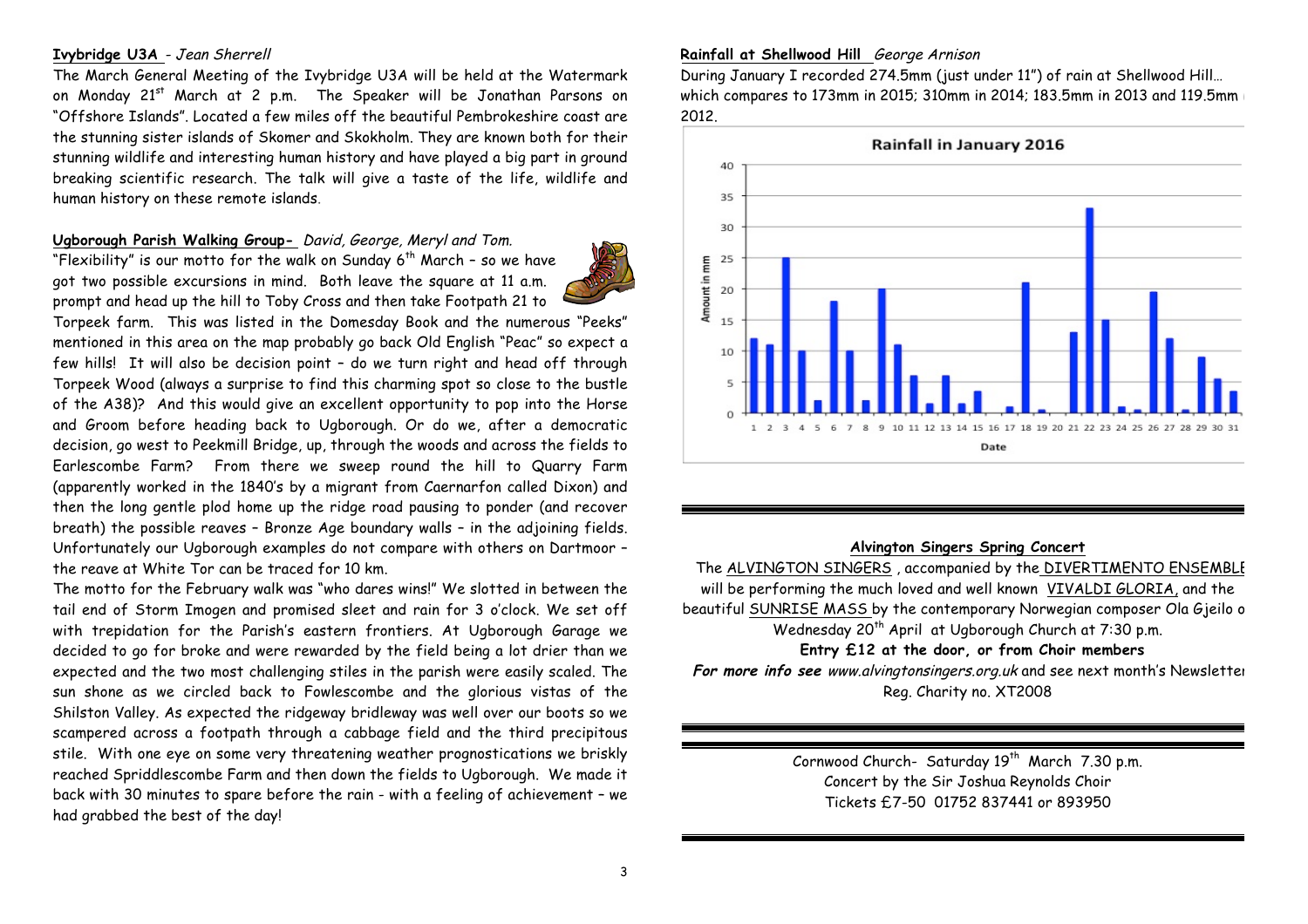# **Ugborough Local History Group** – Merryl Docker (01752 893651)

"The Vikings in Devon" is the subject of our next History Group meeting on Wed 30th March, 8 p.m. in Ugborough Village Hall. We will be joined by Professor Derek Gore of Exeter University who will enlighten us as to the Viking influence in our county. No doubt we have much to learn and many myths to dispel. I wonder how much raping and pillaging actually did go on?

We are a friendly group, visitors will be made very welcome at just £2 on the door. I look forward to seeing you.

### **Beryl's Bookworms** - Sue Johns

Well…. This was always going to be a controversial choice of books and Sarah Waters 'The Paying Guests' certainly lived up to expectations! This the account of Frances who having fallen on hard

times post WW1 is forced to compromise her middle class roots and take in Paying Guests to make ends meet. The young couple 'taken in' and their relationship with Frances form the body of the narrative. Some members felt the initial 200 pages before a relationship, in the infamous graphic Waters style, developed was tedious in the extreme – whilst others felt the flow of eloquent prose delightful and to be savoured. The shocking events in the form of a murder and subsequent court trial that followed were considered by our Group as either melodramatic and unnecessary – or page engrossing and addictive.

We did all agree that the novel was extremely well written with the diverse characters well drawn and very much of the era. The emergence of feminism well documented by Waters allowed us to 'marvel' at the time when marriage, in the majority of cases, signalled the end of any sort of career for a woman; and to consider a time when any relationship other than heterosexual seemed to be exclusive to the upper classes.

Our personal experiences in this Group cover a huge historical cultural change – and this always enhances our discussions considerably!

Our lively evening reflected the best attributes of a good read and an entertaining Bookgroup. Thanks Beryl.

Scores out of 5 predictably ranged from 2 to 5 – with an average of 3.5. Our next book is: The Last Letter from your Lover by Jojo Moyes

## **Ugborough goes on safari again…**

The Safari Supper 2016 will be Saturday  $12<sup>th</sup>$  March 2016 (Note change of date) Contact John Pursey 01752 896278 or ugboroughsafari@gmail.com for more information.

# **Ugborough Sustainable Saturdays** – Sarah Scanlon

What an exciting month USS has had! Firstly St Peter's very kindly allowing us 1 up sticks and camp out in the Church on 6th February. Stall holders and customers alike had to be congratulated for turning out in the most awful weather. It was very busying vibrant market and would have been sadly missed if we had not been allowed to use the Church. Thank you.

On 13th February USS hosted another fantastic Pot luck supper. Over 70 people attended and the hall was buzzing. It was a delight to see so many friends enjoyir themselves, great food and wonderful entertainment (thank you Ashley) The Bric a Brac stall is still raising money for the Parish Newsletter. Remember, if you ar spring cleaning, before throwing anything out, consider the Table! Dates for March- $5<sup>th</sup>$  and  $19<sup>th</sup>$  from 10 a.m. to 12 noon

STOP PRESS- Daniel Rogers, Bell Cornwell LLP- Chartered Town Planners Development proposals for 44 houses at Sidings Cross, Wrangaton Consultation Event on  $9^{th}$  March from 4 p.m. to 7 p.m. at Route A38 Cafe, Wrangaton Business Park. Open to all. (Main office 01392 357516)

#### **Cinderella – THE Pantomime -** Sue Johns

The beginning of February saw this, the first production of the fledgir Ugborough Dramatic Society, hit the Village in a dynamic, tour de force.

The success of the production was beyond our wildest dreams - and it is entire down to the huge commitment that the Cast and Backstage Crew have shown in th last 6 months (at least!).

We were a great Team - and the joy for me particularly was the camaraderie c working together in a convivial, and quite often hilarious (or perhaps hysterical?) atmosphere for the same aim.

I think aside from the 20 cast and the 5 regular dedicated back/front stage crew a further 20 or so helped front of house, and with costumes, make up, musivideography etc. With support from SHDC financially for a lighting grant the proved a true community event.

Consequently we have been financially successful too - which will allow us  $t$ reimburse the Village Hall for their generosity in allowing us to rehearse rent free until we had money in the coffers, to the Church also for rehearsal space, to th Preschool for the inconvenience of vacating their premises for a week, and to Th School for accommodating them, and to The Newsletter for promotion and live comment!

This will still allow us to keep a healthy balance just in case we decide to undertak another venture……… watch this space!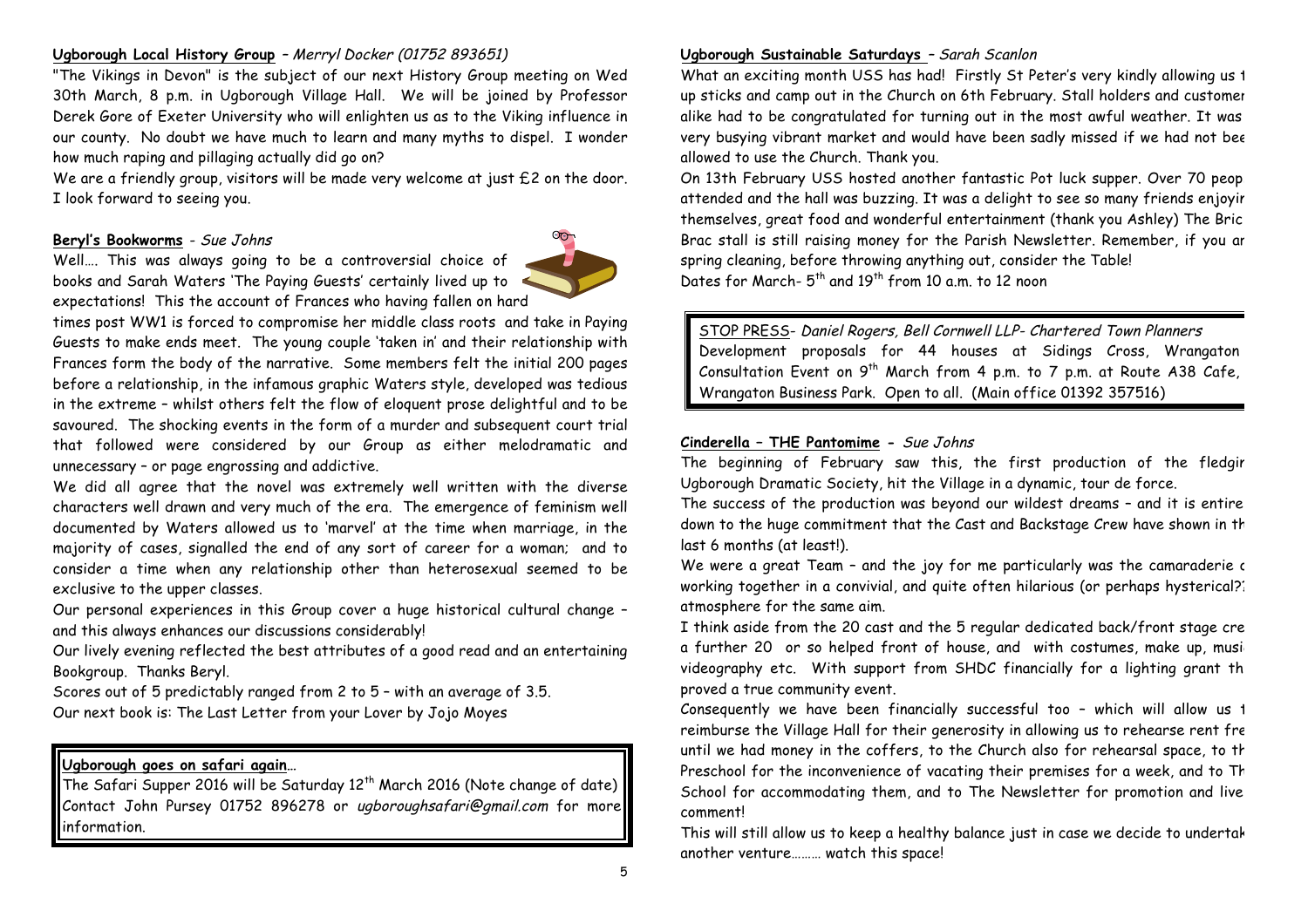# **Arts Report-** Janner Street-Porter

## **Cinders did go to the Ball**

Some said it couldn't be done and others said it shouldn't be done. Well, it was done and how well it was done! The Ugborough Dramatistas astounded the critics with a sensational performance and Sue Johns should be very proud of her efforts and the whole team. This was one of those great events in the village that will live long in the memory. So many scene changes, great lighting, a full orchestra pit (but a small one) and Oscars for the make-up, supporting cast and the ice cream – I loved it!

Cinders was flawlessly portrayed by Norma, who alongside the fabulous Buttox (sorry David, Buttons) showed the acting talent on display. The ugly sisters stole much of the show and from what I saw Steve's heart, with their mix of two-liners set-up by one and smashed home by the other. Not only was their script sharp, their expressions captivating and their forays into the audience well executed, they were also so very colourful, even in the dark.

Another partnership that looked a little like a budding 'bromance' was that of the Prince and Dandini, whose posturing and lunging complemented good casting and characters that were easy to engage with. The difficult job of filling for scene changes was the task of Bodgett and Legget, although we were never sure which was which. Sometimes the script, or indeed once Legget, went missing, but they made up for it in slapstick and the ever-increasing facial hair – I enjoyed the random dance moves.

The fairy godmother was definitely at home on a big stage, as was the Baron, played by Bev and John respectively. These are difficult parts as there is no foil to bounce off, but they were not only professional, but hugely entertaining character portrayals that one suspects they thoroughly enjoyed.

The chorus amazed us all with the quality of the opening number and the same can be said for the brave introduction of the Baron's new wife straight into her big solo - Claire is clearly made for Panto. Also surprisingly keen to perform were the backstage team judging by the after party!

Let's hope that they release the movie version soon….but don't be surprised if it goes direct to DVD!

## **Pantomime Winning Raffle Tickets**- Sue Prowse

Many thanks to all who supported the raffle by donating prizes and buying tickets. The prizes have been placed on a table at the back of the church for collection by the various winners. Several have already been collected but the total list of winning numbers is as follows -

#### Yellow tickets.

221-225, 276-280, 281-285, 301-305, 306-310, 321-325, 331-335, 341-345, 346-350, 351-355, 356-360, 366-370, 381-385, 396-400, 401-405, 411-415, 421-425, 426-430, 431-435, 436-440, 441-445 Blue Tickets 56-60, 286-290, 336-340, 351-355, 361-365, 436-440, 521-525, 526-530, Pink tickets 166-170, Green tickets 171-175, 236-240, 276-280, 296-300, 376-380,

# **Granny's Coffee Morning Wednesday 2<sup>nd</sup> March at Oakenham-** Shelley Hutched 07720765014 info@oakenham.com

Normally the first village event of the year, but this time completely eclipsed  $t$ the Pantomime!! I would love to see you all for Granny's coffee morning held in her memory, and raising money for the Church. No acting or singing needed, just c ability to chat, eat cake and drink coffee (or tea).

See you at 10.30 a.m., Oakenham, Ugborough (opposite Hillhead Farm).

Plenty of parking in the new entrance, the farmyard and at the crossroads. Lookir forward to seeing you all.

Also we are planning Ugborough Fair week! If you have any good quality bric a brac please take it to Shelley who will store it for you, (for David and Norma's Fair Dc stall). Thank you.

## **SeaMoor Centre**- Vicky Rawlings

SeaMoor Children's Centre is holding an Easter party on Thursday 10<sup>th</sup> March at The Watermark from 9.30 - 11.30 a.m. Join us for face-painting, Easter craft and Wishy Washy who will entertain us with fun, games and magic. It's FREE an suitable for under 5's and their families.

Many of you know that SeaMoor Children's Centre is on the move at the end c March. We will then become part of South Hams Children's Centres and will b based in Totnes. However we will continue to run services dedicated to all under 5's and their families in Ivybridge and its outlying areas. We are currently putting together the timetable for the summer term; this will be available on the websit www.southhamschildrenscentres.org.uk from 21st March 2016. We look forward 1 seeing you after Easter.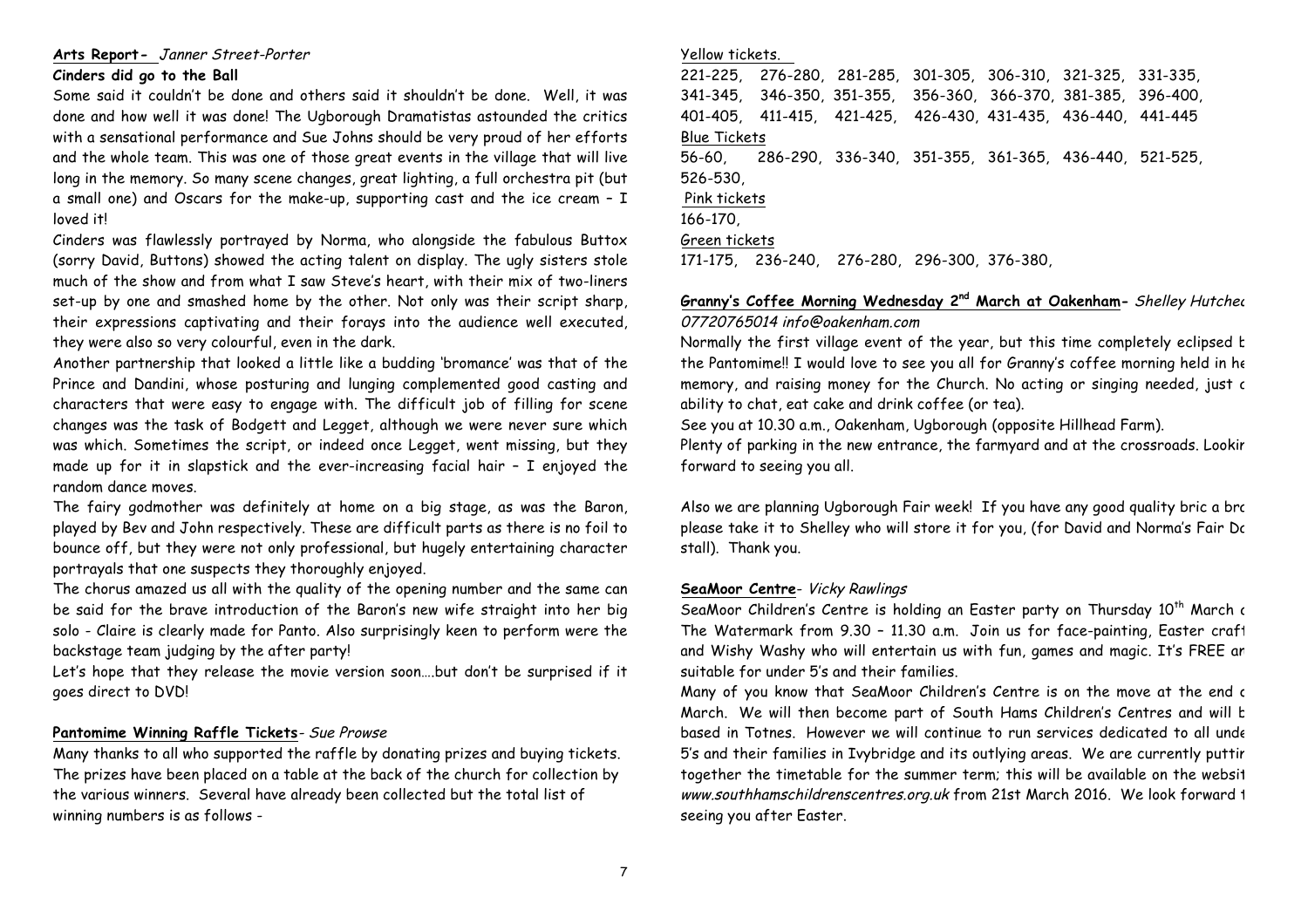#### **Ugborough Village Hall-** Stafford Williams

A quiet meeting in February, but enough was done to see the 48 new chairs brought into service and the Hall recover from its use for the big Panto. It was great to see the facility served so well, and that it could be dressed up to cope with big stage performances. The only down-side is that more audience could not be accommodated.

A reminder that the Hall is the polling station on  $5<sup>th</sup>$  May.

## **Neighbourhood Development Plan -**George Fletcher

(Regulation 14 of the Neighbourhood Planning (General) Regulations 2012).

Ugborough Parish Council is pleased to announce the start of the public consultation of our pre-submission Neighbourhood Development Plan. The consultation period will run for 8 weeks from Monday  $29^{th}$  February to Sunday  $24^{th}$ April 2016.

The timeframe for the Plan is the next 15 years and it applies to the majority of the area of Ugborough Parish within the South Hams District (the Plan Area).

Responses are now sought from those who reside, work or carry out business within the Plan Area, and those on the periphery of the Plan Area who may be affected, before the Plan goes forward to the independent examiner and then to final referendum in the autumn of 2016.

The Plan can be found on the Ugborough Plan website, www.ugboroughplan.org, along with associated documents, including the Basic Conditions Statement, the Consultation Statement, the Plan Area Character Appraisal, Ugborough village Conservation Area Character Appraisal and Conservation Area Management Plan.

Hard copies of the Plan can also be found, for reference only, in **Ugborough Village Hall and St Peter's Church, Ugborough.**

If you wish to have a personal hard-copy then email info@ugboroughplan.org.

**Please take the time to read through the Plan and objectives and policies**.

A response form has also been included on the website. Response forms will also be available with the reference hard copies of the Plan in the **Village Hall and Church.**

Please use the response form to voice your views and return it to us via our website link or by email to info@ugboroughplan.org**.**

Response forms may also be posted to: Councillor George Beable, The Retreat, Shute Lane, Wrangaton, South Brent, TQ10 9HE.

**Response forms must be received by Sunday 24th April 2016**.

# **Promoting Dementia Friendly Communities around Ivybridge and Neighbouring Rural Parishes.**

On Friday 18th March a half day conference bringing 18 rural parishes around the rivers Avon, Yealm, Erme, Plym and Ivybridge town together to form an Are Action Alliance of Dementia Friendly Communities will be held at The Watermark in Ivybridge starting with refreshments at 9 a.m. for a 9.30 a.m. start and finishir at 1 p.m. The key note speaker is Ian Sherriff, Academic Partnership Lead for Dementia at Plymouth University, Alzheimer's Society Trustee and Chair of th Prime Ministers Task & Finish Group for Rural Dementia. If you would like to boc a place please contact Maxine on 07450206312

#### **Ugborough Parish Council**

Clerk: Sarah Woodman Tel: 01364 661127 Email: ugboroughpc@yahoo.co.uk Website: ugboroughparishcouncil.org

**The February Parish Council Meeting** started with reports from your District and County Councillors on budget proposals, boundary changes and devolution.

The Local Government Boundary Commission has published its final recommendatic on the new electoral arrangements for Devon County Council. From 201 Ugborough will be included in the South Brent & Yealmpton division - an extensive area, with just one County Councillor.

The Heart of the South West devolved body would include County and Distric Councils from Somerset and Devon, Clinical Commissioning Groups and the Heart c the South West LEP. More details on the proposals are available from https://new.devon.gov.uk/democracy/how-the-council-works/devolution/

Planning applications considered at the meeting included a temporary agriculture dwelling at Ruby Rose Farm, Wrangaton and a removal of a residency condition at Swallow Cottage & Barn Owl Cottage, Fowlescombe Farm – both of which received support, although a condition was requested that the dwellings should not be sol separately from Fowlescombe Farm. No objection was raised to the propose works to trees at 21 Lutterburn St, Ugborough, the overflow car park at Wrangaton Business Park, nor to the variation of the residency condition at East Cannamore – although a further temporary permission for 3 years would be preferred.

Councillors objected to the readvertised application for 222 dwellings at Torrhi Farm, Godwell Lane, Ivybridge, on the grounds that there was inadequate gree space and employment land provision. The design was uninspired and failed to us local vernacular materials. The parking provision should be redesigned closer 1 the homes. No provision had been made for an eastern access onto the A38, and the highway layout would exacerbate existing traffic problems.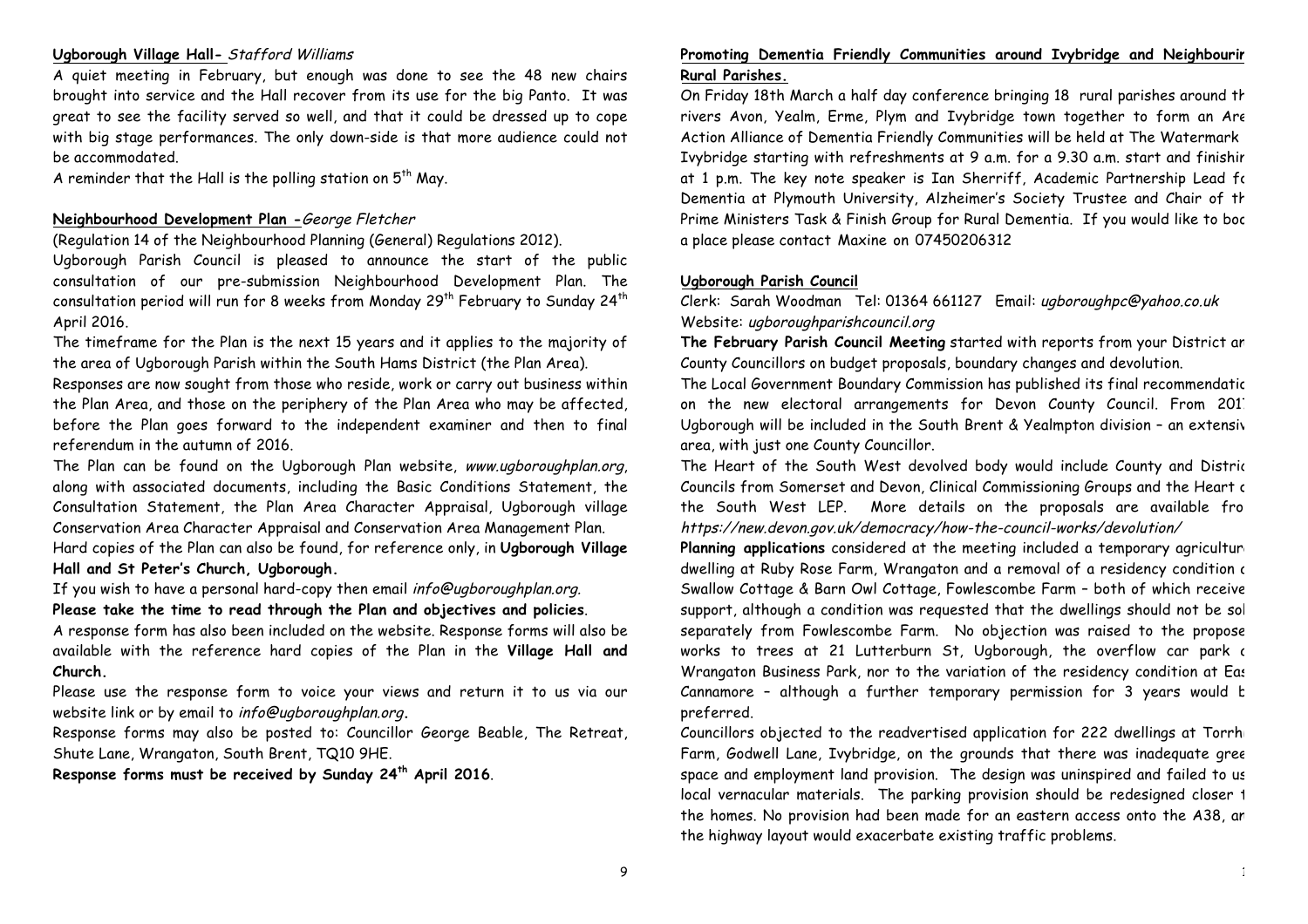**The Neighbourhood Plan** is moving forward fast now, with the public consultation starting on 29<sup>th</sup> February. Details on the consultation are available in this newsletter, which is being distributed to every household in the Plan area.

**The defibrillator** has now been erected at the Ugborough Village Hall, and funding has been obtained for a similar appliance on Bittaford Community Hall. Defibrillator training has been planned for

Wednesday 16<sup>th</sup> March, starting at 7 p.m. in Ugborough Village Hall. The training will last about  $1\frac{1}{2}$  hours and you are welcome to come along.

**The Budget and Precept 2016/17** were agreed at the Meeting. Expenditure over the next financial year is projected to be £30,468 and a precept of £17,000 has been requested. The average Band D property will pay £23.33, representing an increase of £2.42.

**Bittaford Playground and footpath** continue to cause problems. Following a repeat incident where a child was trapped on the see-saw, Parish Councillors emphasised the need for parents to supervise their children. The path through the playground is now very muddy, and Dartmoor National Park will be improving its drainage and surface – with the Parish Council contributing to the cost. Conflict has arisen between dog walkers and horses in the field below the playground, with warning signs along the path being immediately ripped up.

**A community approach to environmental enhancement** has been given a boost with Parish funds set aside for community initiatives. Proposals will be put forward at the Annual Parish Meeting, which it is planned for mid-April

**The South Devon AONB Estuaries Management Plan 2016-20** is inviting public consultation. Anyone who enjoys the estuaries or the streams flowing into them can get involved by going to www.southdevonaonb.org.uk/. Closing date for comments is 11th March.

The next Parish Council Meeting will be held on Wednesday 2<sup>nd</sup> March, starting at 7.30 p.m. Agenda and minutes are displayed on the noticeboards and website.

# **Defibrillator Training** Come along to Ugborough Village Hall and learn how to operate the Defibrillator. All Welcome! Wednesday  $16^{th}$  March 7 - 8.30 p.m.

#### **Lent Study Groups**

These are taking place throughout the Mission Community during Lent.

In Ugborough, you are welcome to join us on Tuesdays at 7:30 p.m. at 7 Fore Street Ugborough PL21 0NP (David and Sally's).

**Bittaford Methodist Chapel** Jutta Berger 01752 698381

Please come and join us - we look forward to welcoming you. Sunday 6th March 10.30 a.m. Rev. David Youngs Sacrament of Holy Communic Mothering Sunday Sunday 13th March 10.30 a.m. Mr. Keith Angilley

Sunday 20th March 10.30 a.m. Mr. John Pointon Palm Sunday Sunday 27th March 2.30 p.m. Rev. Ralph Ward Sacrament of Holy Communion Easter Sunday Our Hall is available for hire. We have a small Tea Kitchen. All enquiries contact Jutta Berger as above or e-Mail to: juttaberger@tiscali.co.uk Green Pastures Coffee Bar for families with small children. Open every Friday from 10 a.m. 'til 12 noon including School Holidays!

#### **St. Peter's Church, Ugborough**

### **A letter from our Priest in Charge- Rev'd David Sayle**

We are starting to see the signs of Spring here in Devon and I am aware as I drive around the parishes and wander through the churchyards for me personally this is a first time encounter with Spring in this area. Day after day I keep noticing new plants emerging from the soil, the hedgerows and the woodlands. It is made more

interesting since I have no idea what is planted and what colours and varieties c plants will emerge. Many plants die back during our winter periods only to wake u and reemerge with fresh and young new sprouts of growth. Often we are pleasant surprised as we look around and see new plants appearing some times when w haven't even planted them ourselves.

So it is with our faith journey we too have seasons, times of growth an flourishing, harvests and times when it feels like we are resting or lying dormar and other times when we it feels like decay and dying. Yet the Easter event tells us that something new and surprising has happened and offers us the opportunity for new growth and reawakens our interest in what is going on around us and within us. It is always a delight to see the bright colours of Spring enhanced by the sunshir and the longer daylight hours offering the possibility of spending more tim outdoors and once again the time to catch up with old friends and the possibility c forming new friendships.

As you travel around where you live,  $I$  invite you to take notice of the familiar  $\epsilon$ well as the new, to build on the friendships you have and allow those encounters 1 enrich not only your own lives but the life of our communities. David

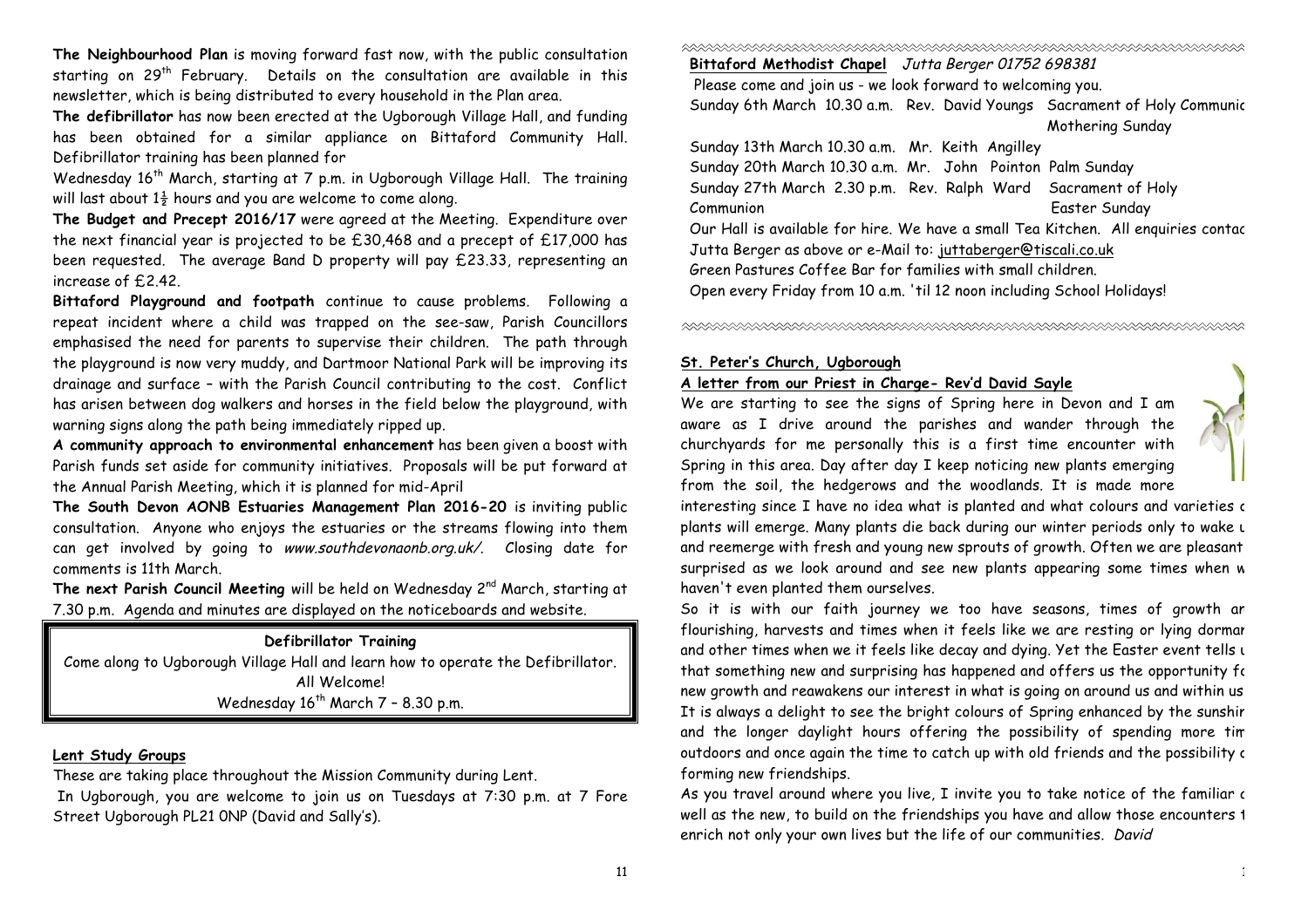### **Annual General Meetings**- Rev'd David Sayle

Annual General Meetings are an opportunity for each of us not only to reflect on where we have travelled but a time when we can seek to recognise the potential God has given to each one of us; has given to our communities and the need for us to care for the land we walk upon. These may seem strange thoughts for an Annual General meeting but for me these are moments when we can share our experiences, listen to each other and seek to discover ways in which together we can develop our community life and further community well-being. So, if you are able please do come along. :

The time and date to be for St. Peter's are still to be confirmed so look out for details. If you live in the Ecclesiastical Parish of St Peter's you are more than welcome to attend and are eligible to vote in the first of the two meetings, to elect the Churchwardens of the Parish. You will be welcome to stay for the second meeting but only people who are on the Church Electoral role are eligible to vote. If you would like to know more about the Church Electoral role, please do get in contact with me on 01548 821199.

### **Annual Church Spring Clean**

Help keep our lovely church beautiful! Every week a loyal band of members of the congregation and friends tidy, clean and polish the church. However, once a year there is a chance for you to be involved! We will have the Annual church Spring Clean the week before Easter, as ever - Friday 18th March and Saturday 19th March. If you can't do it on those days you can choose an area to do at own convenience from the plan in the church. Please come along and help! Any help, large or small, is very much appreciated. Contact Jane Johns for information.

#### **Women's World Day of Prayer**

Our Mission Community service to mark this Day will be in St. Peter's, Harbertonford at 7.30 p.m. on Friday  $4<sup>th</sup>$  March. Despite its name it is open to all, men as well as women. It's always a thoughtful and imaginative act of worship, so do consider coming along - and bring some friends too.

# **Bell-Ringer's Success**- Francis Douglas



Maurice on Saturday 13<sup>th</sup> February with Steve Bulgen as our novice. Steve started learning to ring about nine months ago and was supported in the competition by the established Ugborough bell-ringing team. There were five teams from around the area. We were the first to ring, 'you have one minute to settle down, and then you ring for six minutes where we will be scoring'.

Off we went, a little nervous, because ringing in an unfamiliar tower can always b tricky. Anyhow we did settle down and it seemed to go well. The judges listene from outside and scored the evenness of the ringing, using a formal score shee when the results were announced we had come second - well done Steve. Of not it was a delight to ring a well-balanced set of bells - something we hope to achiev with our bell restoration.

With regard to Ugborough's bell restoration project, it has got off to a good start. So far we have raised over £7,500, had two quotes for the work and are awaiting the third. Once we have decided upon the detailed scope of the work an chosen the contractor, we will have a formal launch event, so you will see the profile of the bell-ringers in Ugborough increasing. If anyone wants to see who we do or even wants to think about learning, you are most welcome to pop up at 7.30 p.m. on a Thursday, our practice night.

Also please note, The Ugborough Safari Supper is on Saturday  $12<sup>th</sup>$  March (not the change of date) and some of the proceeds will be for the Bell Restoratic Fund.

# **Friends of St. Peters** – Gareth (Taff) Jones

Due to our dwindling numbers the "Friends" have decided to call it a day and 1 concentrate our collective efforts supporting the various church events.

As you know over the past few years the "Friends" have held quite a few event and raised several thousands for St Peter's here in Ugborough. For me, our legac will be the Graveyard report and the ramp at the West gate to allow wheelchair buggy access. Everything else we have achieved, such as staging Under Milkwood 2010, will be left to the memory and will be less visible.

There is a balance of  $£1,377.79$  in the account which Martin will be closing th month and forwarding a cheque to the PCC. It is our wish that  $£1,250$  of the balance is put into the building fund as this was primarily why the "Friends" wer formed. The remainder is to go to the General Fund and held to pay for a numbe of banners that we proposed to have made to advertise certain services an festivals. Philomena will be organising this over the spring period and we hope 1 present them to the church before summer.

Just because Friends have called it a day does not mean that those that supporte it have, we are still here to help and support in whichever ways we can.

Finally, I have to thank all that have supported Friends in the past, stalwart Philomena, Dot, Philip, David and the late Richard Barker but especially Marti Tingle in looking after the funds, I wish him and Liz well as they move on 1 pastures new.